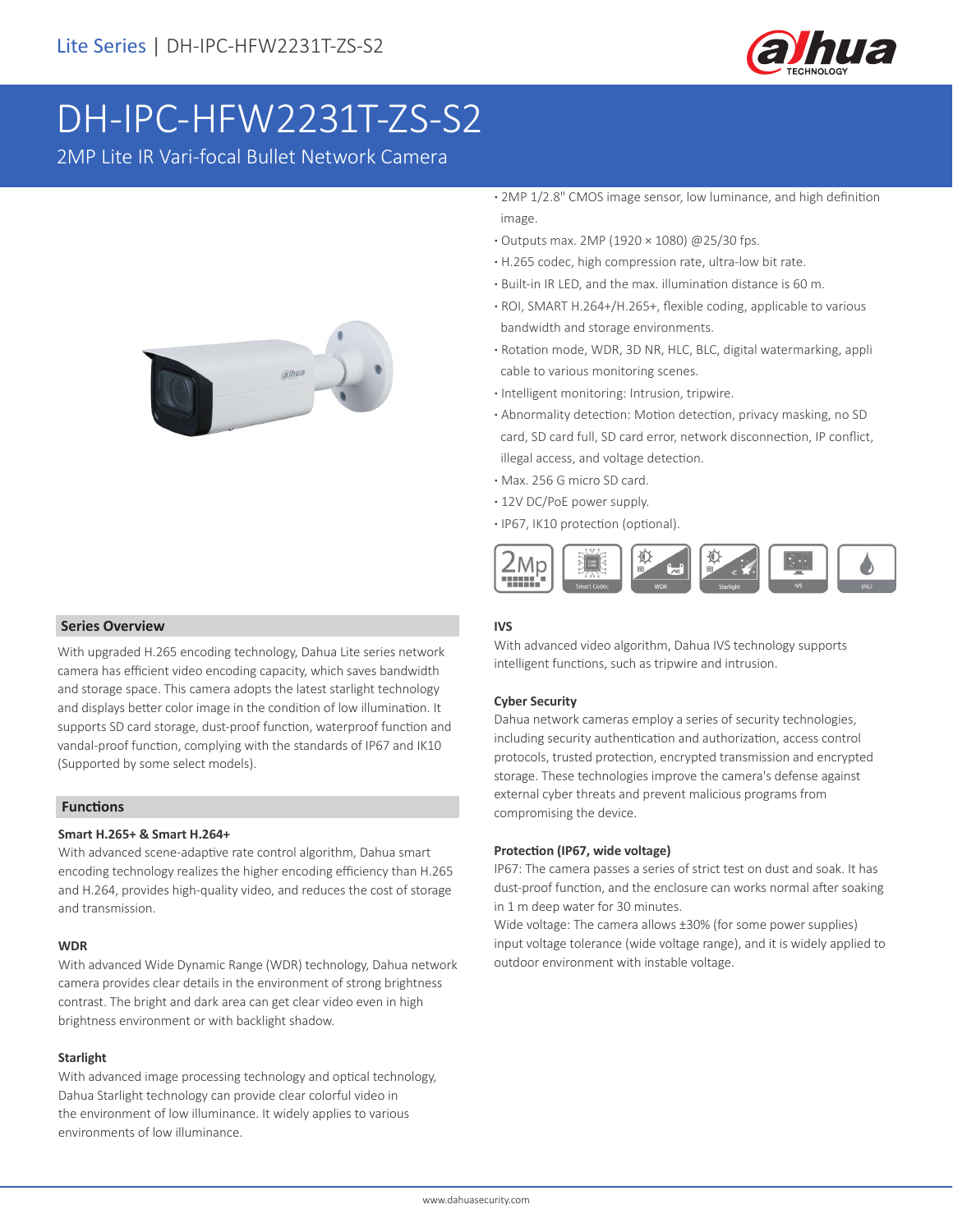# Lite Series | DH-IPC-HFW2231T-ZS-S2

# **Technical Specification**

| Camera                          |      |                                                                                           |                       |                      |                                |  |
|---------------------------------|------|-------------------------------------------------------------------------------------------|-----------------------|----------------------|--------------------------------|--|
| <b>Image Sensor</b>             |      | 1/2.8" CMOS                                                                               |                       |                      |                                |  |
| Max. Resolution                 |      | 1920 (H) × 1080 (V)                                                                       |                       |                      |                                |  |
| <b>ROM</b>                      |      | 128 MB                                                                                    |                       |                      |                                |  |
| <b>RAM</b>                      |      | 128 MB                                                                                    |                       |                      |                                |  |
| <b>Scanning System</b>          |      | Progressive                                                                               |                       |                      |                                |  |
| <b>Electronic Shutter Speed</b> |      | Auto/Manual 1/3 s-1/100,000 s                                                             |                       |                      |                                |  |
| Min. Illumination               |      | 0.002 Lux@F1.6 (Color, 30 IRE)<br>0.0002 Lux@F1.6 (B/W, 30 IRE)<br>0 Lux (Illuminator on) |                       |                      |                                |  |
| S/N Ratio                       |      | > 56 dB                                                                                   |                       |                      |                                |  |
| <b>Illumination Distance</b>    |      | 60 m (196.85 ft) (IR)                                                                     |                       |                      |                                |  |
| Illuminator On/Off Control      |      | Auto; manual                                                                              |                       |                      |                                |  |
| <b>Illuminator Number</b>       |      | 4 (IR LED)                                                                                |                       |                      |                                |  |
| Pan/Tilt/Rotation Range         |      | Pan: 0°-360°<br>Tilt: 0°-90°<br>Rotation: 0°-360°                                         |                       |                      |                                |  |
| Lens                            |      |                                                                                           |                       |                      |                                |  |
| Lens Type                       |      | Motorized vari-focal                                                                      |                       |                      |                                |  |
| Lens Mount                      |      | $\phi$ 14                                                                                 |                       |                      |                                |  |
| Focal Length                    |      | 2.7mm-13.5mm                                                                              |                       |                      |                                |  |
| Max. Aperture                   |      | F1.5                                                                                      |                       |                      |                                |  |
| Field of View                   |      | Horizontal: 108°-30°<br>Vertical: 56°-17°<br>Diagonal: 131°-35°                           |                       |                      |                                |  |
| Iris Control                    |      | Fixed                                                                                     |                       |                      |                                |  |
| Close Focus Distance            |      | $0.8$ m (2.62 ft)                                                                         |                       |                      |                                |  |
| <b>DORI Distance</b>            | Lens | Detect                                                                                    | Observe               | Recognize            | Identify                       |  |
|                                 | W    | 44.1 m<br>(144.69 ft)                                                                     | 17.7 m<br>(58.07 ft)  | 8.8 m<br>(28.87 ft)  | 4.4 <sub>m</sub><br>(14.44 ft) |  |
|                                 | Τ    | 144.8 m<br>(475.07 ft)                                                                    | 57.9 m<br>(189.96 ft) | 29.0 m<br>(95.14 ft) | 14.5 m<br>(47.57 ft)           |  |
| <b>Smart Event</b>              |      |                                                                                           |                       |                      |                                |  |

|  |  | <u>Silidi u Evelit</u> |  |  |
|--|--|------------------------|--|--|
|  |  |                        |  |  |

| <b>IVS</b>        | Tripwire; intrusion                                                                                                                                                                                                                                                         |
|-------------------|-----------------------------------------------------------------------------------------------------------------------------------------------------------------------------------------------------------------------------------------------------------------------------|
| Video             |                                                                                                                                                                                                                                                                             |
| Video Compression | H.265; H.264; H.264B; MJPEG (Only supported by the<br>sub stream)                                                                                                                                                                                                           |
| Smart Codec       | Smart H.265+; Smart H.264+                                                                                                                                                                                                                                                  |
| Video Frame Rate  | Main stream:<br>1920 × 1080@1-25/30 fps<br>Sub stream:<br>$704 \times 576@1 - 25$ fps<br>$704 \times 480@1 - 30$ fps<br>*The values above are the max, frame rates of each<br>stream; for multiple streams, the values will be subjected<br>to the total encoding capacity. |

| <b>Stream Capability</b>  | 2 streams                                                                                                                                                                                                                                                             |
|---------------------------|-----------------------------------------------------------------------------------------------------------------------------------------------------------------------------------------------------------------------------------------------------------------------|
| Resolution                | 1080p (1920 × 1080); 1.3M (1280 × 960); 720p (1280<br>× 720); D1 (704 × 576/704 × 480); VGA (640 × 480); CIF<br>$(352 \times 288/352 \times 240)$                                                                                                                     |
| <b>Bit Rate Control</b>   | CBR/VBR                                                                                                                                                                                                                                                               |
| Video Bit Rate            | H.264: 32 kbps-6144 kbps<br>H.265: 12 kbps-6144 kbps                                                                                                                                                                                                                  |
| Day/Night                 | Auto (ICR)/Color/B/W                                                                                                                                                                                                                                                  |
| <b>BLC</b>                | Yes                                                                                                                                                                                                                                                                   |
| <b>HLC</b>                | Yes                                                                                                                                                                                                                                                                   |
| <b>WDR</b>                | 120 dB                                                                                                                                                                                                                                                                |
| <b>White Balance</b>      | Auto; natural; street lamp; outdoor; manual; regional<br>custom                                                                                                                                                                                                       |
| Gain Control              | Auto; manual                                                                                                                                                                                                                                                          |
| Noise Reduction           | 3D NR                                                                                                                                                                                                                                                                 |
| <b>Motion Detection</b>   | OFF/ON (4 areas, rectangular)                                                                                                                                                                                                                                         |
| Region of Interest (RoI)  | Yes (4 areas)                                                                                                                                                                                                                                                         |
| <b>Smart Illumination</b> | Yes                                                                                                                                                                                                                                                                   |
| Image Rotation            | 0°/90°/180°/270° (Support 90°/270° with 1080p<br>resolution and lower)                                                                                                                                                                                                |
| Mirror                    | Yes                                                                                                                                                                                                                                                                   |
| <b>Privacy Masking</b>    | 4 areas                                                                                                                                                                                                                                                               |
| Alarm                     |                                                                                                                                                                                                                                                                       |
| Alarm Event               | No SD card; SD card full; SD card error; network<br>disconnection; IP conflict; illegal access; motion<br>detection; video tampering; defocus detection; tripwire;<br>intrusion; voltage detection; security exception                                                |
| Network                   |                                                                                                                                                                                                                                                                       |
| Network Port              | RJ-45 (10/100 Base-T)                                                                                                                                                                                                                                                 |
| SDK and API               | Yes                                                                                                                                                                                                                                                                   |
| <b>Cyber Security</b>     | Video encryption; firmware encryption; configuration<br>encryption; Digest; WSSE; account lockout; security logs;<br>IP/MAC filtering; generation and importing of X.509<br>certification; syslog; HTTPS; 802.1x; trusted boot; trusted<br>execution; trusted upgrade |
| Network Protocol          | IPv4; IPv6; HTTP; TCP; UDP; ARP; RTP; RTSP; RTCP; RTMP;<br>SMTP; FTP; SFTP; DHCP; DNS; DDNS; QoS; UPnP; NTP;<br>Multicast; ICMP; IGMP; NFS; PPPoE; Boujour                                                                                                            |
| Interoperability          | ONVIF (Profile S/Profile G/Profile T); CGI; P2P; Milestone                                                                                                                                                                                                            |
| User/Host                 | 20 (Total bandwidth: 48 M)                                                                                                                                                                                                                                            |
| Storage                   | FTP; SFTP; Micro SD card (support max. 256 G); NAS                                                                                                                                                                                                                    |
| <b>Browser</b>            | ΙE<br>Chrome<br>Firefox                                                                                                                                                                                                                                               |
| Management Software       | Smart PSS; DSS; DMSS                                                                                                                                                                                                                                                  |
| <b>Mobile Client</b>      | IOS; Android                                                                                                                                                                                                                                                          |
|                           |                                                                                                                                                                                                                                                                       |